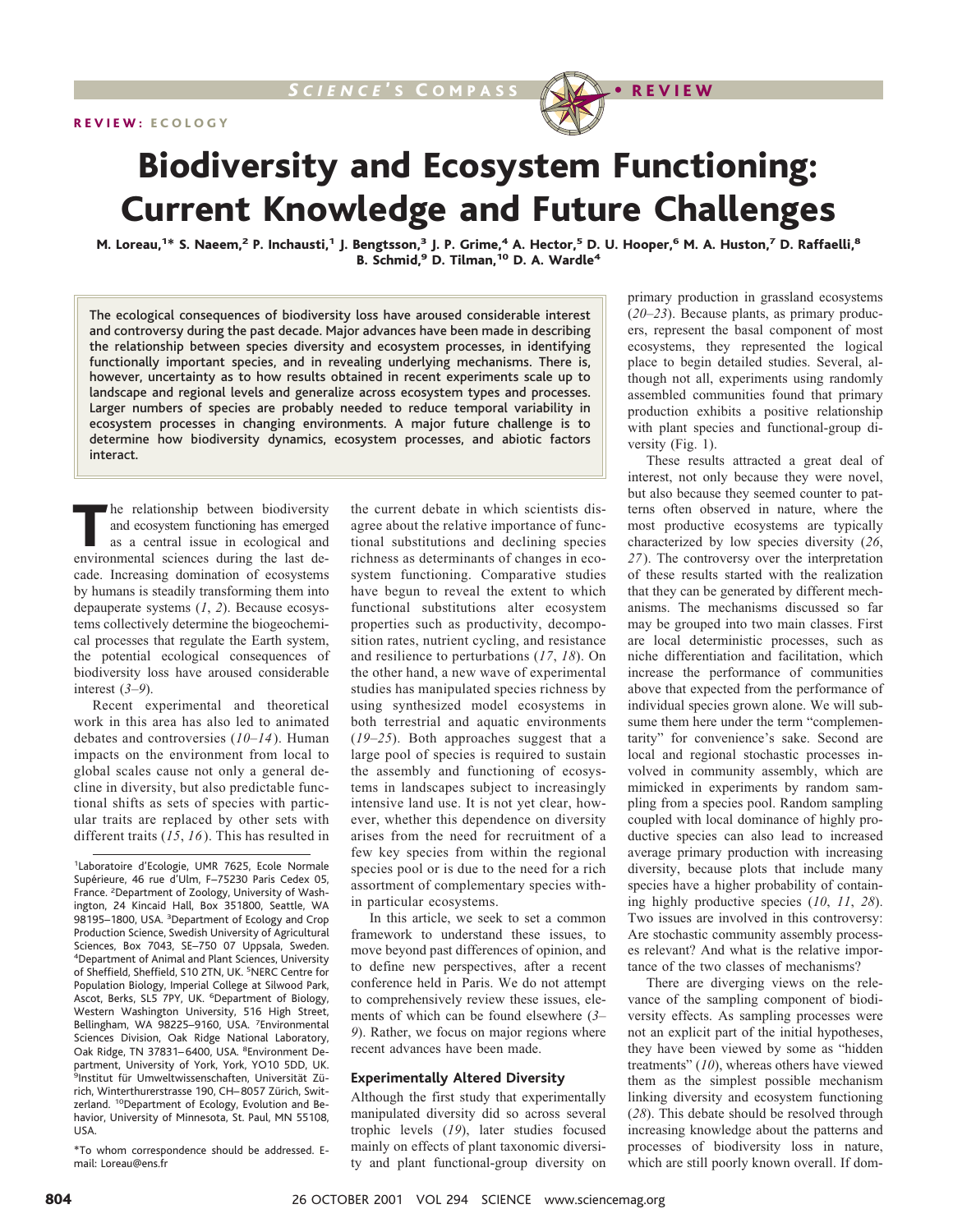

**Fig. 1.** Responses of total (**A**) or aboveground (**B** and **C**) plant biomass (in grams per meter squared) to experimental manipulations of plant species richness (A and B) or functional-group richness (C) in grasslands in Minnesota (A) (*31*), across Europe (B) (*23*), and in California (C) (*22*). Points in (A) and (B) are data for individual plots. In (B) different regression slopes are shown for the eight sites to focus on betweenlocation differences rather then the general log-linear relationship re-

inant species control ecosystem processes and mostly rare species go extinct, the vagaries of community assembly or disassembly may have little relevance. But environmental changes and landscape fragmentation could prevent recruitment of appropriate dominants (*29*). Also, climate change could lead to gradual losses of species as abiotic conditions begin to exceed species' tolerance limits. Such losses could be random with respect to species effects on any given ecosystem process, leading to patterns of process response to changes in diversity similar to those observed in randomly assembled communities. It should be emphasized that recent experiments were not intended to reproduce any particular sequence of species loss; they reflect potential patterns, unaffected by correlations between diversity loss and compositional changes, rather than actual predictions of functional consequences of biodiversity loss under specific global change scenarios.

Recent experiments were also not designed to investigate detailed underlying mechanisms. Assessing the relative importance of complementarity and sampling effects has been done so far indirectly, by using comparisons between the performances of mixtures and monocultures (*14*, *23*, *30*, *31*). Furthermore, it is becoming clear that complementarity and sampling are not mutually exclusive mechanisms as previously thought. Communities with more species have a greater probability of containing a higher phenotypic trait diversity. Dominance that is brought about by ecological "selection" of species with particular traits and complementarity among species with differ-

ported elsewhere (*23*). Filled squares and line 1, Germany; filled circles and line 2, Portugal; filled triangles and line 3, Switzerland; solid diamonds and line 4, Greece; open squares and line 5, Ireland; open circles and line 6, Sweden; open diamonds and line 7, Sheffield (UK); open diamonds and line 8, Silwood Park (UK). Symbols in (C) correspond to functional groups and their combinations: B, bare ground; E, early-season annuals; L, late-season annuals; P, perennial bunchgrasses; N, N fixers.



**Fig. 2.** Hypothesized mechanisms involved in biodiversity experiments using synthetic communities. Sampling effects are involved in community assembly, such that communities that have more species have a greater probability of containing a higher phenotypic trait diversity. Phenotypic diversity then maps onto ecosystem processes through two main mechanisms: dominance of species with particular traits, and complementarity among species with different traits. Intermediate scenarios involve complementarity among particular species or functional groups or, equivalently, dominance of particular subsets of complementary species.

ent traits are two ways by which this phenotypic diversity maps onto ecosystem processes (*6*). These two mechanisms, however, may be viewed as two poles on a continuum from pure dominance to pure complementarity. Intermediate scenarios involve complementarity among particular sets of species or functional groups, or dominance of particular subsets of complementary species (Fig. 2). Any bias in community assembly that leads to correlations between diversity and community composition may involve both dominance and complementarity.

is a minimum subset of complementary species that is sufficient to explain diversity effects will often be difficult because it would ideally require testing, with replication, the performance of all species combinations at all diversity levels. Re-analysis of data from previously published experiments suggests significant effects of species richness on plant biomass even after controlling for the strong effects of certain species, such as legumes (*30*, *31*). Although these new results presented at the Paris conference will need to be critically evaluated, they suggest that complementarity does occur among at least several

Rigorously testing the hypothesis that there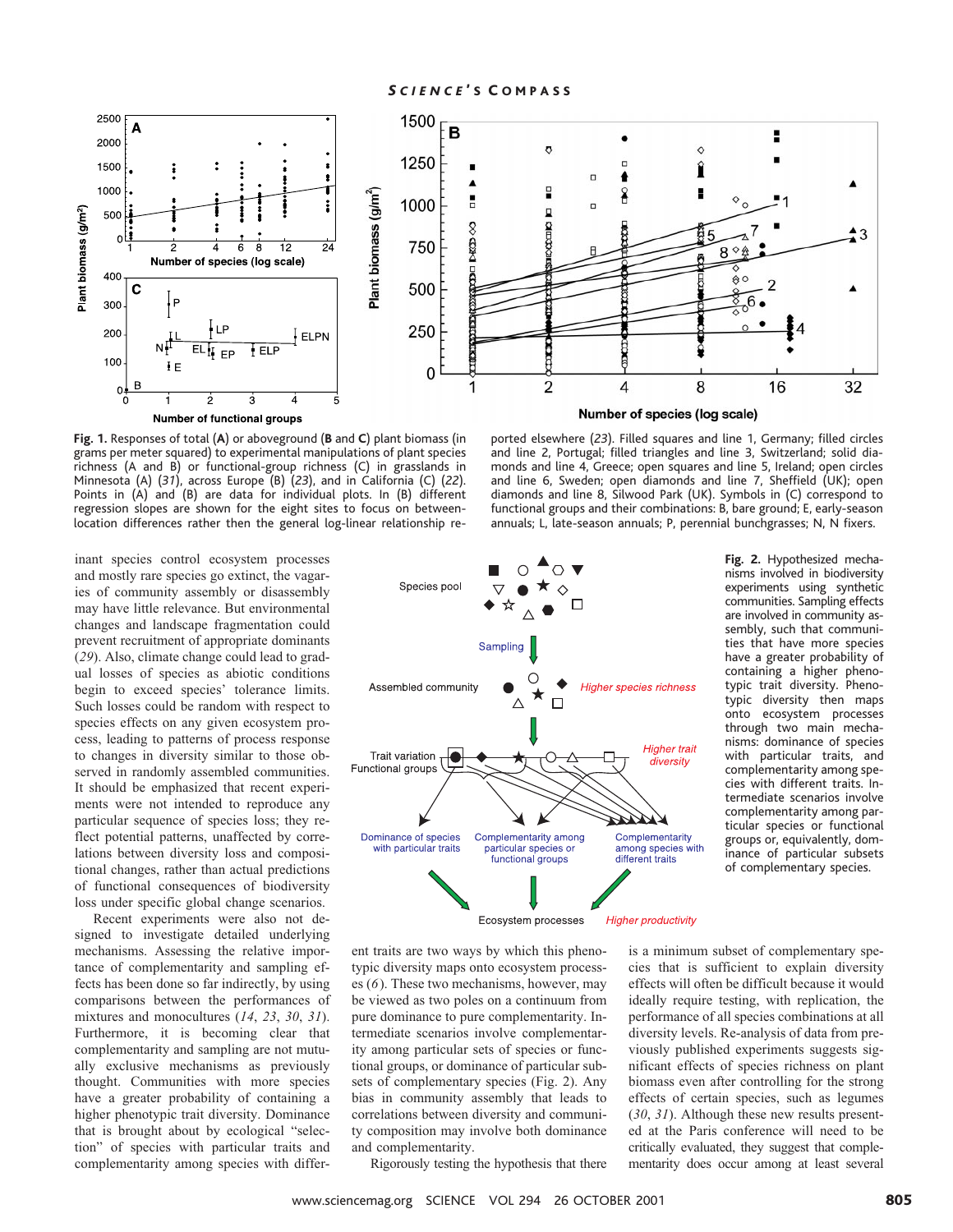species belonging to different functional groups in these experiments. No clear evidence, however, has been provided so far for complementarity among a large number of species, although complementarity among rare species would be difficult to detect. With our knowledge now, we cannot reject the hypothesis that a few dominant species suffice to provide the functional diversity that is necessary to explain the level of primary production observed in grassland ecosystems at the small spatial and temporal scales considered in recent experiments.

Future experiments should strive to overcome the limitations that led to the recent controversy. Greater attention should be paid to what individual species do in these experiments. One option for assembly experiments is to have carefully balanced designs to allow contrasts between plots with and without particular species or subsets of species. Another option is to include manipulations of evenness within a level of species richness, which could provide an alternative to methods based



system processes as species richness increases. Interpretation of these patterns, however, is complicated by the correlation of additional factors with species richness. (**A**) Adjusted coefficient of temporal variation of annual total plant biomass (in grams per meter squared) over 11 years for plots differing in number of species in experimental and natural grasslands in Minnesota (*38*). The correlation of variations in soil nitrogen with species richness in these plots precludes the interpretation of increased stability as a pure diversity effect (*10*), although the diversity effect remained significant even after controlling for potentially confounding variables (*36*). (**B**) Standard deviation of CO2 flux (in microliters per 18 hours) from microbial microcosms (*24*). In these data, temporal variability in response to diversity is con-

founded with between-replicate variability.

#### *S CIENCE* ' S C OMPASS

on comparisons with monocultures, to separate dominance and complementarity effects. There is also a great need for other approaches based on "natural" ecosystems, such as removal experiments (*32*) and comparative approaches that control for variation of factors other than diversity (*33*).

### **Biodiversity as Insurance**

Even when high diversity is not critical for maintaining ecosystem processes under constant or benign environmental conditions, it might nevertheless be important for maintaining them under changing conditions. The insurance hypothesis (*34*) and related hypotheses (*35*–*40*) propose that biodiversity provides an "insurance" or a buffer, against environmental fluctuations, because different species respond differently to these fluctuations, leading to more predictable aggregate community or ecosystem properties. In this hypothesis, species that are functionally redundant for an ecosystem process at a given time are no longer redundant through time.

In a way, this is the old stability-versuscomplexity debate resurfacing in a new form (*7*). Several problems, however, have confused this historical controversy: (i) The general concept of "stability" actually covers a wide array of different properties (*41*); (ii) the relationship between these properties and diversity may change across ecological levels of organization such that large variability at the population level may not imply large variability of ecosystem processes (*38*, *41*); and (iii) stability has been approached mainly within a deterministic, equilibrium theoretical framework. Recent theoretical work has attempted to remove these obstacles and has provided support for the insurance hypothesis. As diversity increases, the variability of individual populations may increase as a result of the destabilizing influence of strong species interactions internal to the system, but the variability of aggregate ecosystem properties often decreases because of the stabilizing influence of asynchronous speative mucroscope of species<br>ative approaches have also suggested neg-<br>**Fig. 3.** Observed decreases in variability of eco-<br>ative approaches have also suggested neg-

cies responses to intrinsic or extrinsic environmental fluctuations (*34*–*40*). What remains unclear, however, is whether this stabilizing effect saturates at low or high diversity, which depends on model conditions (*5*, *9*, *34*, *38*, *39*).

Whereas experimental work has played a leading role regarding short-term effects of biodiversity on ecosystem functioning, theory has been prominent in the diversitystability debate, both historically and recently. A number of empirical and experimental studies have shown decreased variability of ecosystem processes as diversity increases (Fig. 3). These studies, however, have been based either on diversity gradients established naturally or after other treatments (*36*, *38*), or on microcosm experiments in which variability among replicates was also considered (*24*, *25*), which does not fully preclude alternative interpretations (*10*, *13*). Experiments in which both diversity and environmental fluctuations are controlled are now needed to perform rigorous tests of the insurance hypothesis.

Theory too should evolve to provide better guidance for experiments. Most of the classical equilibrium approaches may be inadequate to understand stability properties such as resilience and resistance at the ecosystem level. New approaches should be developed that take into account the dynamics of diversity and the potential for adaptation through phenotypic plasticity, evolutionary changes, and species replacement.

#### **From Experiments to Patterns**

The relationship between productivity and diversity has long been studied from an angle different from that in recent experimental studies. It is often, although not always, described by a hump-shaped curve, in which diversity is considered a function of productivity (Fig. 4A) (*26*, *27*). These curves have typically been obtained by using correlations across different sites or nutrient addition treatments. Some compar-

ships between (**A**) diversityproductivity patterns driven by environmental conditions across sites, and (**B**) the local effect of species diversity on productivity. (A) Comparative data often indicate a unimodal relationship between diversity and productivity driven by changes in environmental conditions. (B) Experimental variation in species richness under a specific set of environmental conditions



produces a pattern of decreasing between-replicate variance and increasing mean response with increasing diversity, as indicated by the thin, curved regression lines through the scatter of response values (shaded areas).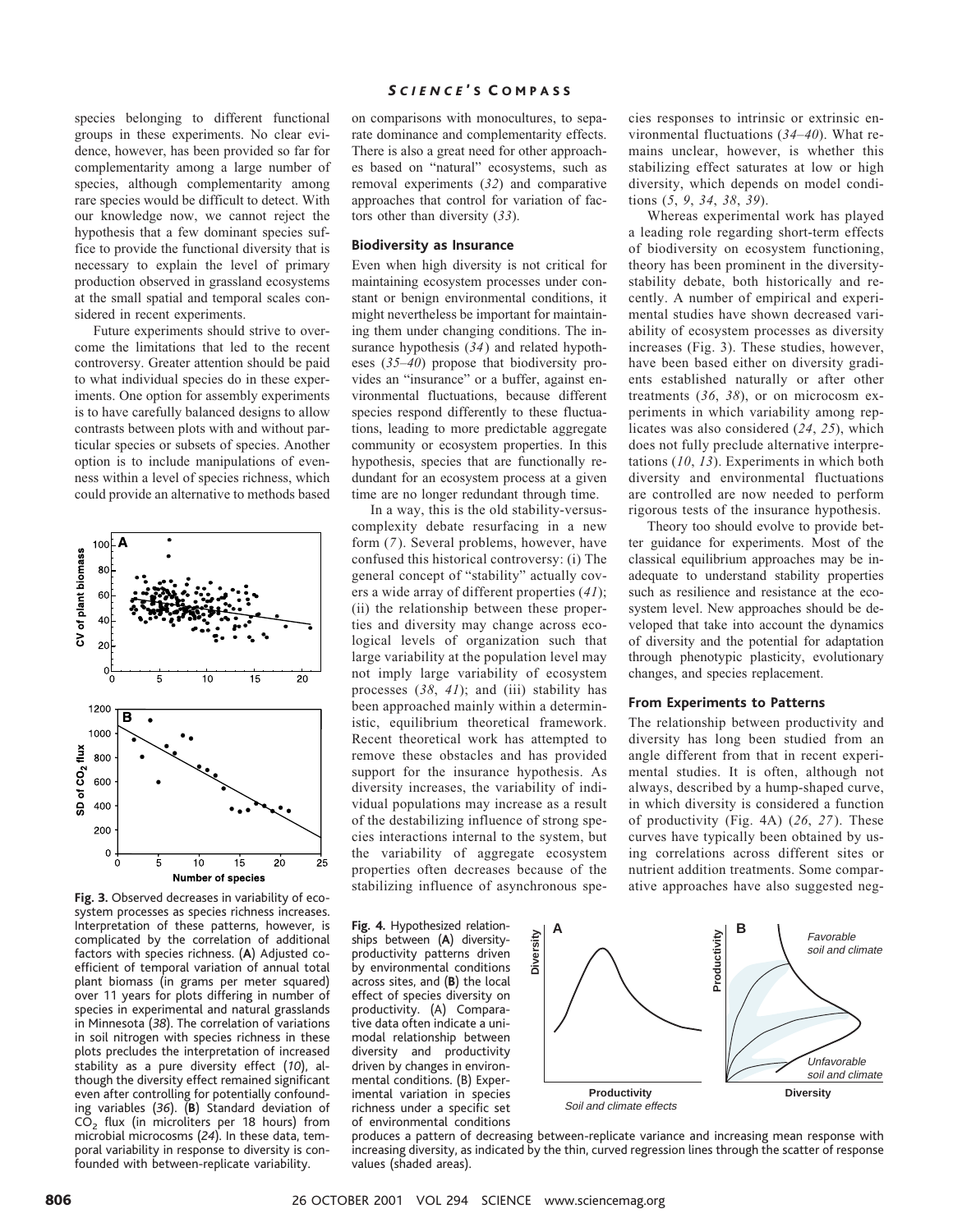### ative relationships between plant species evenness and rates of various ecosystem processes (*42*). The differences between these large-scale, observational approaches and the small-scale, experimental approaches have also generated debate (*12*). How can these results be reconciled?

The two approaches examine different causal relationships under different sets of conditions. The classical approach attempts to identify the causes of spatial variation in diversity across environmental gradients. Variation in diversity is often correlated with productivity, but also with many other factors that influence productivity, such as soil fertility, climate, disturbance regime, or herbivory. The recent experimental approach examines whether diversity alone has a local effect on productivity within each site, when all these other factors are held constant. The two approaches can be reconciled by considering that spatial patterns reveal correlations between diversity and productivity driven by environmental factors, whereas small-scale experiments reveal the effects of species properties and diversity on productivity that are detected after the effects of other environmental factors have been removed (Fig. 4B) (*6*).

Whether biodiversity loss will affect large-scale patterns of productivity hinges on the shape and steepness of the local dependence of productivity on diversity. Generally speaking, the relative effects of individual species and species richness may be expected to be greatest at small-to-intermediate spatial scales, but these biological factors should be less important as predictors of ecosystem processes at regional scales, where environmental heterogeneity is greater. Whereas diversity was manipulated as the independent variable in recent experiments, at large scales species diversity itself is a dynamical variable and adjusts to changes in environmental conditions. Abiotic factors then tend to be the main drivers of variations in ecosystem processes across environmental gradients (*43*).

Diversity loss at regional scales and dispersal limitations due to landscape fragmentation, however, will very likely feed back and reduce the pool of potential colonists at local scales and hence the potential for local compositional adjustments to environmental changes. Species-area relations imply that the long-term maintenance of a given level of diversity at local scales requires a much higher diversity at regional scales (*44*). One of the most potent effects of declining diversity could be the decline in the rate at which appropriate potential dominants are recruited during ecosystem assembly (*29*).

To understand and predict changes in biodiversity and ecosystem processes at large scales, therefore, we need to move beyond unidirectional causality approaches in which diversity is either cause or effect, and address

#### *S CIENCE* ' S C OMPASS

feedbacks among biodiversity changes, ecosystem functioning, and environmental factors. Relationships between local, landscape, and regional scales also require particular attention.

#### **Generalizing Across Ecosystems**

Most of the recent experiments that found significant effects of species diversity have concerned effects of plant diversity on primary production and nutrient retention in temperate grasslands, both of which are under direct plant control. These and other experiments have often failed to detect significant effects on below-ground decomposition processes (*19*, *45*), perhaps because these processes are under microbial control. This questions whether results obtained on primary production in grasslands can be generalized to other processes and ecosystems.

Plants can affect soil processes either directly, by stimulating or inhibiting decomposition rates, or indirectly, through increased primary production, by enhancing decomposition fluxes. Although some experiments found positive effects of plant diversity on soil microbial processes (*46*), experiments using litter addition, cotton strips, or litter mixing often showed variable and weak effects of plant diversity on decomposition rates (*45*). Current evidence suggests that properties of individual plant species are more important than plant diversity in governing soil process rates. This conclusion is echoed by theoretical work predicting that plant chemical quality diversity should decrease or not affect long-term nutrient recycling efficiency and productivity (*47*). In contrast, increased primary production generated by higher plant diversity is expected to stimulate secondary productivity. More generally, diversity changes at one trophic level may lead to a variety of potential responses for processes at higher trophic levels (*48*).

Species diversity in consumer trophic levels can also have complex effects on production at these and lower levels. Complementarity and sampling effects should tend to improve resource exploitation just as in plants. This should lead to higher secondary productivity if bottomup control prevails, as in plant-decomposer interactions (*47*). Enhanced resource exploitation, however, can lead to overexploitation, and thus decreased productivity, if top-down control is important, as might be the case with herbivores and predators. There have been few experiments to test these hypotheses. Recent microcosm experiments found significant effects of bacterial diversity on bacterial and algal biomasses (*49*) and of diversity of leaf-eating insects on decomposition rates (*50*), but others suggested that individual species and functional composition were the most important factors (*51*–*53*). The functional role of diversity in mutualistic interactions has also been poorly

studied despite their importance in the maintenance of ecosystem processes, as shown by one experiment on mycorrhizal fungal diversity (*54*). Although there is a clear case for incorporating multiple trophic levels into studies of biodiversity-ecosystem functioning relationships, logistical constraints, such as the high mobility of herbivores and carnivores and the difficulty of taxonomic identification of decomposers, partly explains why so few studies have done so as yet. Of particular importance are the vast areas of biodiversity that involve small organisms such as viruses, bacteria, archaea, protists, and microarthropods, which drive the bulk of ecosystem processes. For example, chemical transformations in the nitrogen cycle are predominantly driven by prokaryotic organisms, as is decomposition of organic matter. Modern molecular tools are beginning to make possible the integration of microbial diversity into studies of ecosystem processes.

There is also a need to extend our current knowledge to ecosystem types other than temperate grasslands, such as forest, freshwater, and marine (*55*) ecosystems. Top-down control is often thought to be more common in freshwater than in terrestrial ecosystems (*56*); significant differences might then be expected between ecosystem types just as between trophic levels. Generally speaking, differences in coexistence mechanisms may lead to differences in biodiversity effects on ecosystem functioning. For example, in disturbance-driven systems, the colonization ability and growth rate of individual species, rather than niche complementarity, might drive ecosystem processes.

# **Conclusions**

Significant advances in science occur when observational, experimental, and theoretical studies coincide. Recent work has done this to some extent for studies of the effects of diversity on productivity and temporal stability at local scales, although much additional work is still needed, in particular to apply results to larger spatial scales. There is consensus that at least some minimum number of species is essential for ecosystem functioning under constant conditions and that a larger number of species is probably essential for maintaining the stability of ecosystem processes in changing environments. Determining which species have a significant impact on which processes in which ecosystems, however, remains an open empirical question.

There are many reasons—including aesthetic, cultural, and economic—why we may wish to conserve biodiversity. From a strictly functional point of view, species matter so far as their individual traits and interactions contribute to maintain the functioning and stability of ecosystems and biogeochemical cycles. Although species richness is easier to mea-